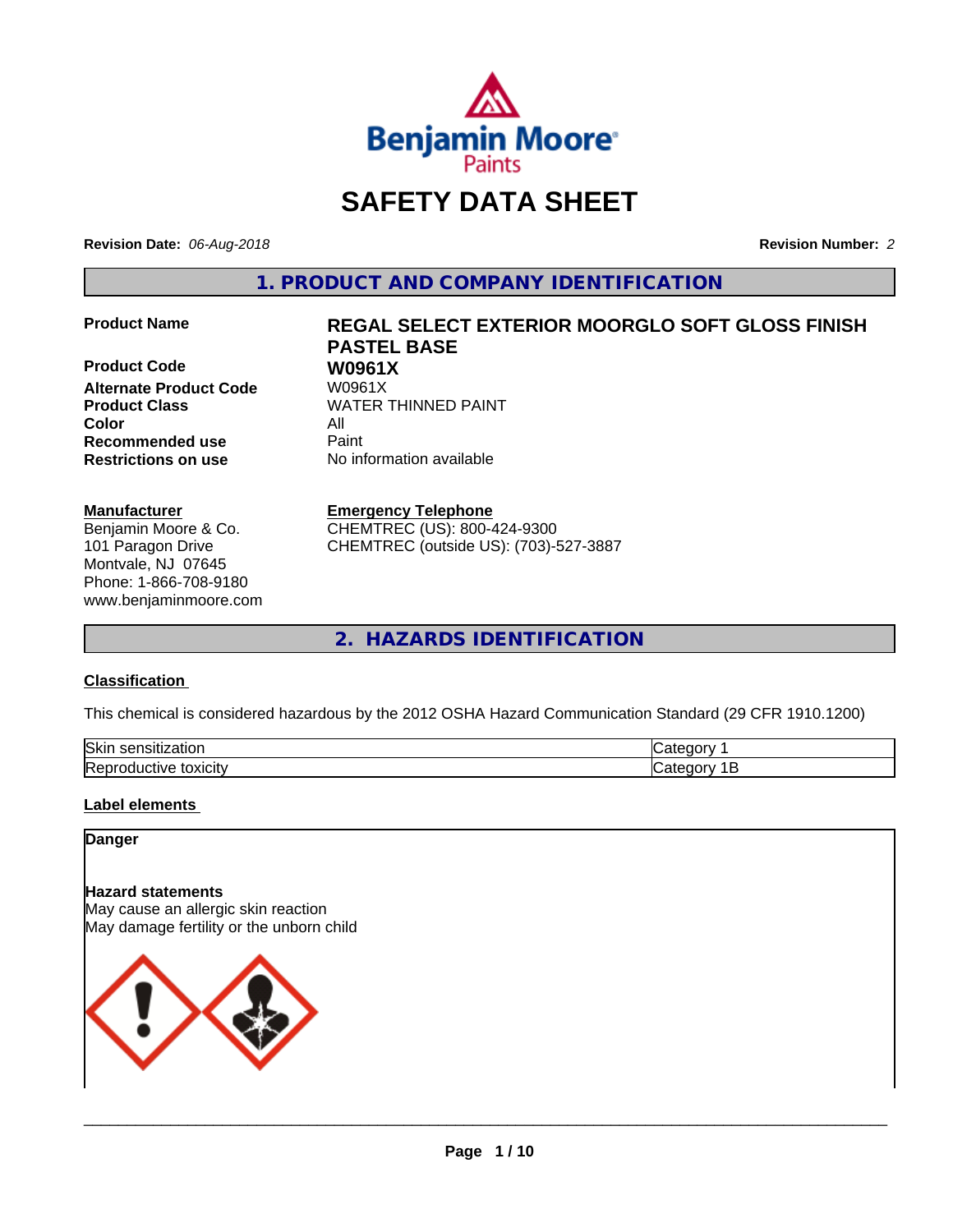**Appearance** liquid **Odor 11** Odor little or no odor

#### **Precautionary Statements - Prevention**

Obtain special instructions before use Do not handle until all safety precautions have been read and understood Use personal protective equipment as required Avoid breathing dust/fume/gas/mist/vapors/spray Contaminated work clothing should not be allowed out of the workplace Wear protective gloves

#### **Precautionary Statements - Response**

IF exposed or concerned: Get medical advice/attention **Skin** IF ON SKIN: Wash with plenty of soap and water If skin irritation or rash occurs: Get medical advice/attention

Wash contaminated clothing before reuse

#### **Precautionary Statements - Storage**

Store locked up

#### **Precautionary Statements - Disposal**

Dispose of contents/container to an approved waste disposal plant

#### **Hazards not otherwise classified (HNOC)**

Not applicable

#### **Other information**

No information available

### **3. COMPOSITION INFORMATION ON COMPONENTS**

| <b>Chemical name</b>            | CAS No.    | Weight-%         |
|---------------------------------|------------|------------------|
| Titanium dioxide                | 13463-67-7 | 30               |
| Zinc oxide                      | 1314-13-2  |                  |
| Silica, amorphous               | 7631-86-9  |                  |
| Sodium C14-C16 olefin sulfonate | 68439-57-6 | 0.5              |
| 1-Methyl-2-pyrrolidinone        | 872-50-4   | 0.5 <sub>2</sub> |
| 2-N-octyl-4-Isothiazolin-3-One  | 26530-20-1 | 0.5              |

## **4. FIRST AID MEASURES**

| <b>General Advice</b> | No hazards which require special first aid measures.                                                                                                         |
|-----------------------|--------------------------------------------------------------------------------------------------------------------------------------------------------------|
| <b>Eye Contact</b>    | Rinse thoroughly with plenty of water for at least 15 minutes and consult a<br>physician.                                                                    |
| <b>Skin Contact</b>   | Wash off immediately with soap and plenty of water while removing all<br>contaminated clothes and shoes. If skin irritation persists, call a physician. Wash |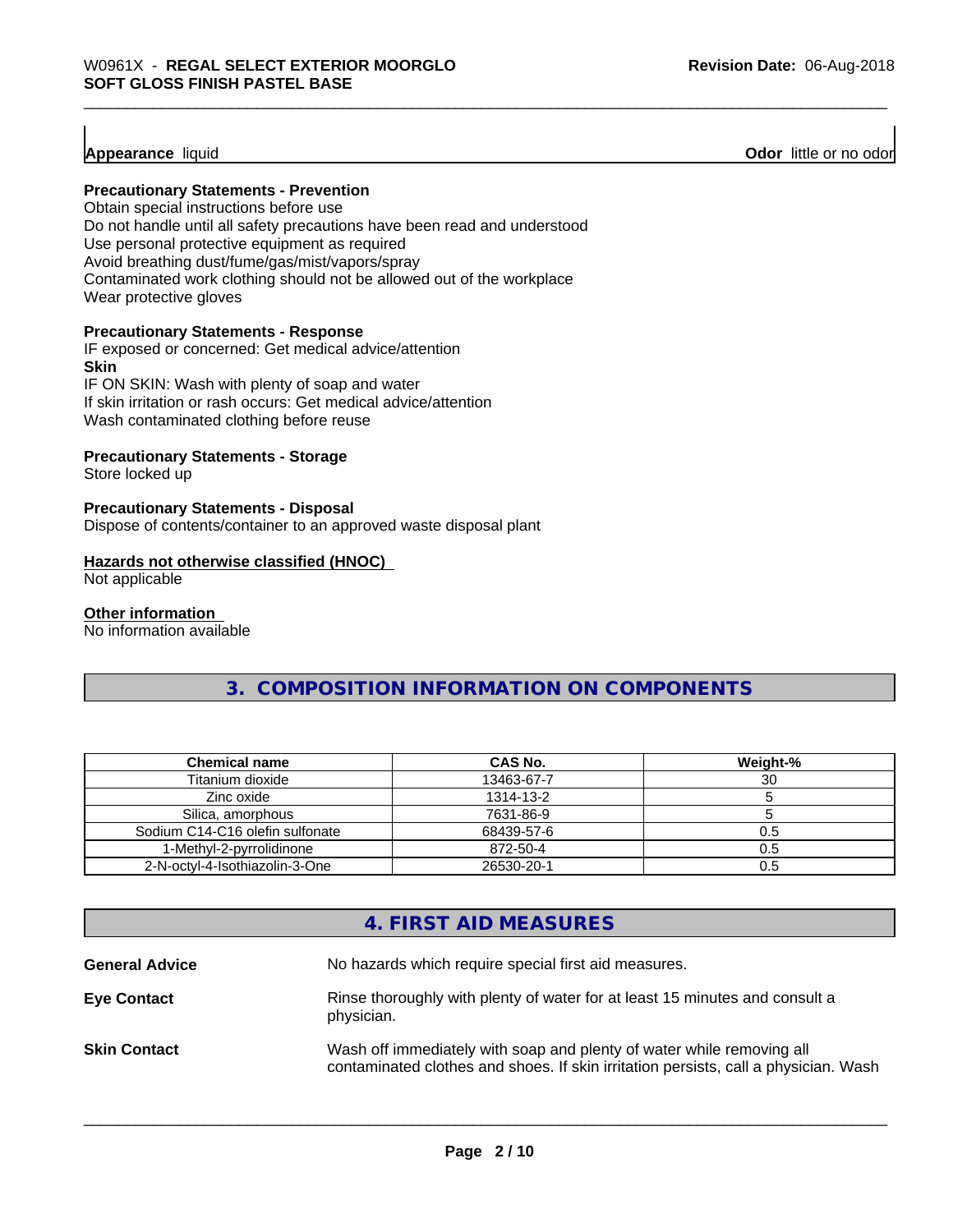|                                                  | clothing before reuse. Destroy contaminated articles such as shoes.                               |
|--------------------------------------------------|---------------------------------------------------------------------------------------------------|
| <b>Inhalation</b>                                | Move to fresh air. If symptoms persist, call a physician.                                         |
| Ingestion                                        | Clean mouth with water and afterwards drink plenty of water. Consult a physician<br>if necessary. |
| <b>Most Important</b><br><b>Symptoms/Effects</b> | May cause allergic skin reaction.                                                                 |
| <b>Notes To Physician</b>                        | Treat symptomatically.                                                                            |

**5. FIRE-FIGHTING MEASURES**

| <b>Suitable Extinguishing Media</b>                                              |                        |                                                    | Use extinguishing measures that are appropriate to local<br>circumstances and the surrounding environment.      |
|----------------------------------------------------------------------------------|------------------------|----------------------------------------------------|-----------------------------------------------------------------------------------------------------------------|
| <b>Protective Equipment And Precautions For</b><br><b>Firefighters</b>           |                        | and full protective gear.                          | As in any fire, wear self-contained breathing apparatus<br>pressure-demand, MSHA/NIOSH (approved or equivalent) |
| <b>Specific Hazards Arising From The Chemical</b>                                |                        | extreme heat.                                      | Closed containers may rupture if exposed to fire or                                                             |
| <b>Sensitivity To Mechanical Impact</b>                                          |                        | No.                                                |                                                                                                                 |
| <b>Sensitivity To Static Discharge</b>                                           |                        | No.                                                |                                                                                                                 |
| <b>Flash Point Data</b><br>Flash Point (°F)<br>Flash Point (°C)<br><b>Method</b> |                        | Not applicable<br>Not applicable<br>Not applicable |                                                                                                                 |
| <b>Flammability Limits In Air</b>                                                |                        |                                                    |                                                                                                                 |
| Lower flammability limit:<br><b>Upper flammability limit:</b>                    |                        | Not applicable<br>Not applicable                   |                                                                                                                 |
| <b>NFPA</b><br>Health: 1                                                         | <b>Flammability: 0</b> | <b>Instability: 0</b>                              | <b>Special: Not Applicable</b>                                                                                  |
| <b>NFPA Legend</b><br>0 - Not Hazardous                                          |                        |                                                    |                                                                                                                 |

- 1 Slightly
- 2 Moderate
- 3 High
- 
- 4 Severe

*The ratings assigned are only suggested ratings, the contractor/employer has ultimate responsibilities for NFPA ratings where this system is used.*

*Additional information regarding the NFPA rating system is available from the National Fire Protection Agency (NFPA) at www.nfpa.org.*

## **6. ACCIDENTAL RELEASE MEASURES**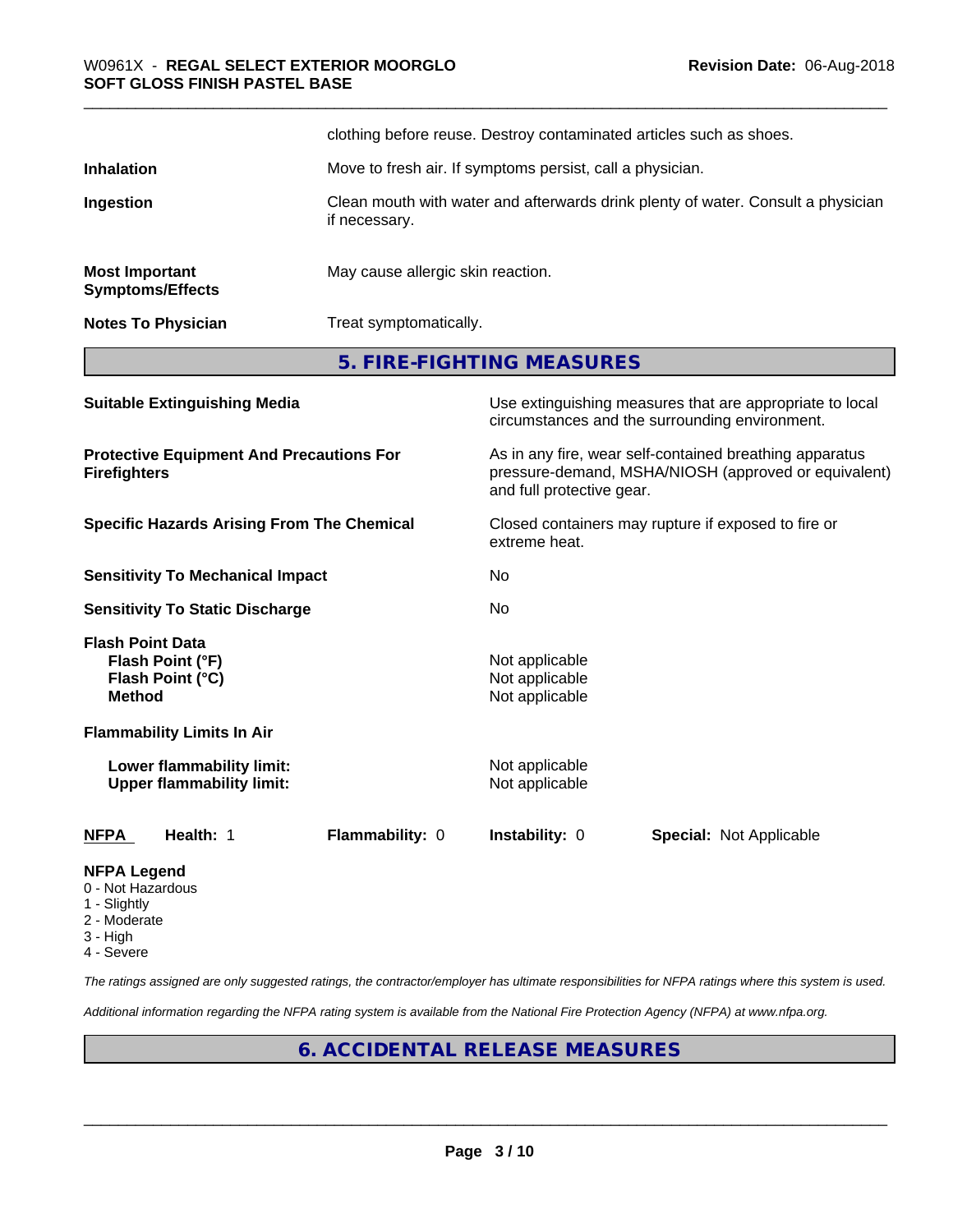| <b>Personal Precautions</b>      | Avoid contact with skin, eyes and clothing. Ensure adequate ventilation.                                                                                                         |
|----------------------------------|----------------------------------------------------------------------------------------------------------------------------------------------------------------------------------|
| <b>Other Information</b>         | Prevent further leakage or spillage if safe to do so.                                                                                                                            |
| <b>Environmental precautions</b> | See Section 12 for additional Ecological Information.                                                                                                                            |
| <b>Methods for Cleaning Up</b>   | Soak up with inert absorbent material. Sweep up and shovel into suitable<br>containers for disposal.                                                                             |
|                                  | 7. HANDLING AND STORAGE                                                                                                                                                          |
| Handling                         | Avoid contact with skin, eyes and clothing. Avoid breathing vapors, spray mists or<br>sanding dust. In case of insufficient ventilation, wear suitable respiratory<br>equipment. |
| <b>Storage</b>                   | Keep container tightly closed. Keep out of the reach of children.                                                                                                                |
| <b>Incompatible Materials</b>    | No information available                                                                                                                                                         |
|                                  |                                                                                                                                                                                  |

**8. EXPOSURE CONTROLS/PERSONAL PROTECTION**

#### **Exposure Limits**

| <b>Chemical name</b> | <b>ACGIH TLV</b>                                | <b>OSHA PEL</b>                                        |
|----------------------|-------------------------------------------------|--------------------------------------------------------|
| Titanium dioxide     | 10 mg/m $3$ - TWA                               | $15 \text{ mg/m}^3$ - TWA                              |
| Zinc oxide           | 2 mg/m <sup>3</sup> - TWA<br>10 mg/m $3$ - STEL | 5 mg/m <sup>3</sup> - TWA<br>$15 \text{ ma/m}^3$ - TWA |
| Silica, amorphous    | N/E                                             | 20 mppcf - TWA                                         |

#### **Legend**

ACGIH - American Conference of Governmental Industrial Hygienists Exposure Limits OSHA - Occupational Safety & Health Administration Exposure Limits N/E - Not Established

| <b>Engineering Measures</b>          | Ensure adequate ventilation, especially in confined areas.                                                                          |
|--------------------------------------|-------------------------------------------------------------------------------------------------------------------------------------|
| <b>Personal Protective Equipment</b> |                                                                                                                                     |
| <b>Eye/Face Protection</b>           | Safety glasses with side-shields.                                                                                                   |
| <b>Skin Protection</b>               | Protective gloves and impervious clothing.                                                                                          |
| <b>Respiratory Protection</b>        | In case of insufficient ventilation wear suitable respiratory equipment.                                                            |
| <b>Hygiene Measures</b>              | Avoid contact with skin, eyes and clothing. Remove and wash contaminated<br>clothing before re-use. Wash thoroughly after handling. |

## **9. PHYSICAL AND CHEMICAL PROPERTIES**

**Appearance** liquid<br> **Odor** little c **Odor Odor** little or no odor<br> **Odor Threshold Containery of the Containery of the Containery of the Containery of the Containery of the Contain Density (lbs/gal)** 

No information available<br>10.9 - 11.0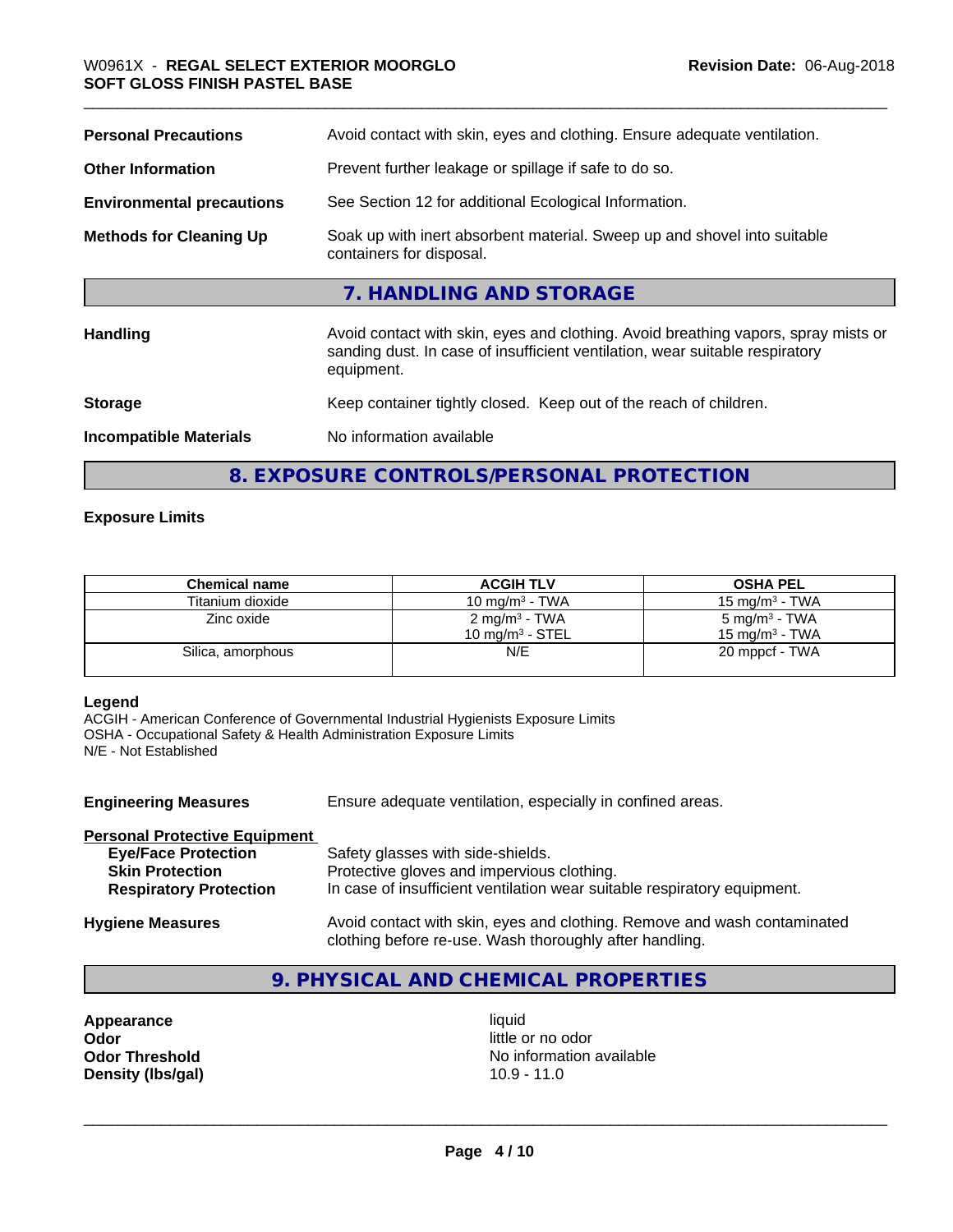**Specific Gravity** 1.31 - 1.33 **pH pH**  $\blacksquare$ **Viscosity (cps)** No information available **Solubility(ies)**<br> **Solubility**<br> **Water solubility**<br> **Water solubility Evaporation Rate No information available No information available Vapor pressure @20 °C (kPa)** No information available **Vapor density No information available No information available Wt.** % Solids 50 - 60 **Vol. % Solids** 35 - 45 **Wt. % Volatiles** 40 - 50 **Vol. % Volatiles** 55 - 65 **VOC Regulatory Limit (g/L)** < 50 **Boiling Point (°F) Boiling Point (°C)** 100 **Freezing Point (°F)** 32 **Freezing Point (°C)** 0 **Flash Point (°F)** Not applicable **Flash Point (°C)** Not applicable **Method** Not applicable **Flammability (solid, gas)** Not applicable **Upper flammability limit:** Not applicable **Lower flammability limit:** Not applicable **Autoignition Temperature (°F)**<br> **Autoignition Temperature (°C)** No information available **Autoignition Temperature (°C)**<br> **Decomposition Temperature (°F)** No information available **Decomposition Temperature (°F) Decomposition Temperature (°C)** No information available **Partition coefficient Contract Community No information available** 

**No information available** 

## **10. STABILITY AND REACTIVITY**

**Hazardous Decomposition Products** None under normal use.

**Reactivity** Not Applicable

**Chemical Stability Stable under normal conditions.** 

**Conditions to avoid Prevent from freezing.** 

**Incompatible Materials No materials** No materials to be especially mentioned.

 $\overline{\phantom{a}}$  ,  $\overline{\phantom{a}}$  ,  $\overline{\phantom{a}}$  ,  $\overline{\phantom{a}}$  ,  $\overline{\phantom{a}}$  ,  $\overline{\phantom{a}}$  ,  $\overline{\phantom{a}}$  ,  $\overline{\phantom{a}}$  ,  $\overline{\phantom{a}}$  ,  $\overline{\phantom{a}}$  ,  $\overline{\phantom{a}}$  ,  $\overline{\phantom{a}}$  ,  $\overline{\phantom{a}}$  ,  $\overline{\phantom{a}}$  ,  $\overline{\phantom{a}}$  ,  $\overline{\phantom{a}}$ 

**Possibility of hazardous reactions** None under normal conditions of use.

**11. TOXICOLOGICAL INFORMATION**

### **Product Information**

**Information on likely routes of exposure**

**Principal Routes of Exposure** Eye contact, skin contact and inhalation.

**Acute Toxicity**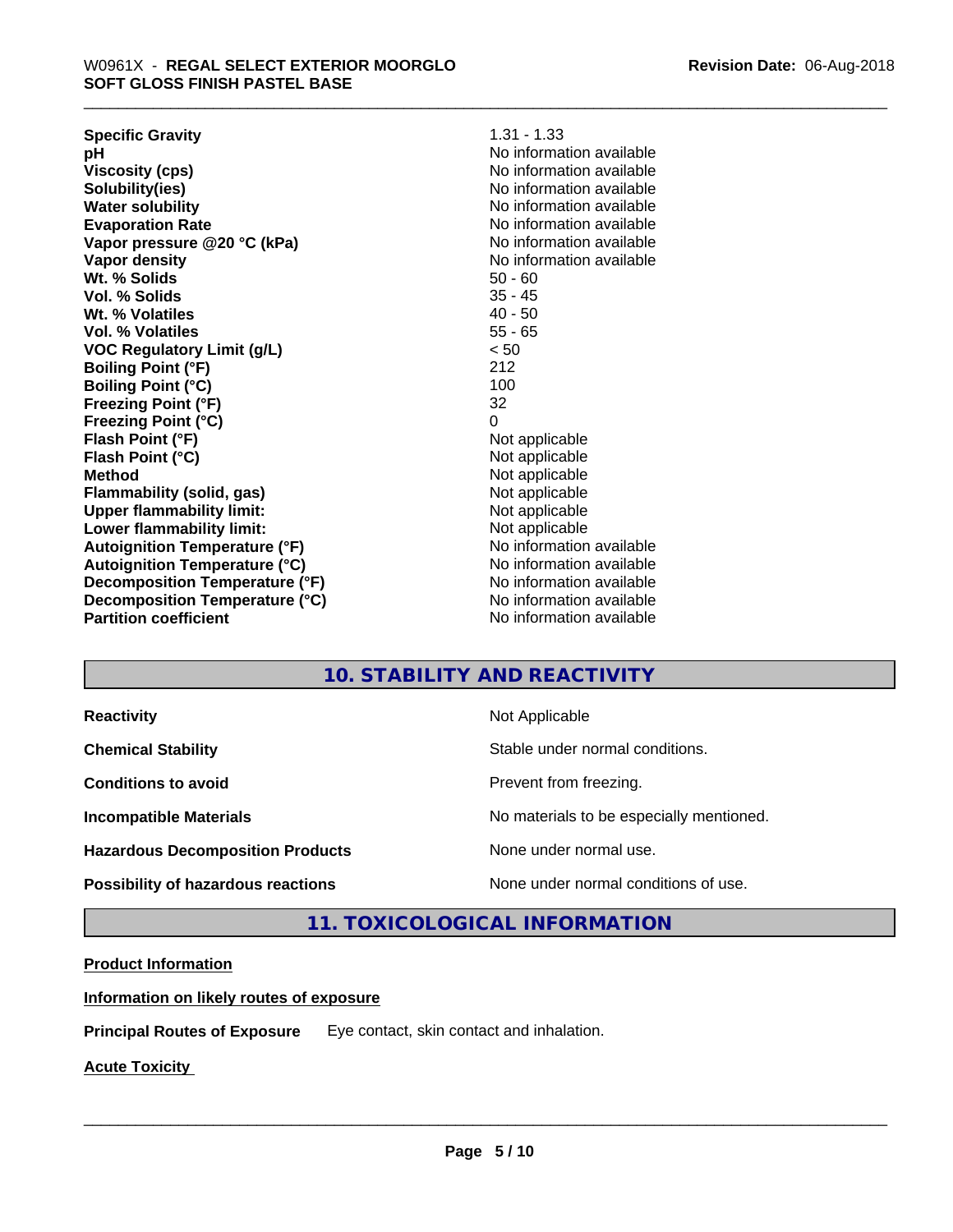**Product Information** No information available

**Target organ effects** No information available.<br> **STOT - single exposure** No information available.

**STOT - repeated exposure** No information available.

| Symptoms related to the physical, chemical and toxicological characteristics |                                                                                                                 |  |
|------------------------------------------------------------------------------|-----------------------------------------------------------------------------------------------------------------|--|
| <b>Symptoms</b>                                                              | No information available                                                                                        |  |
|                                                                              | Delayed and immediate effects as well as chronic effects from short and long-term exposure                      |  |
| Eye contact                                                                  | May cause slight irritation.                                                                                    |  |
| <b>Skin contact</b>                                                          | Substance may cause slight skin irritation. Prolonged or repeated contact may dry<br>skin and cause irritation. |  |
| <b>Inhalation</b>                                                            | May cause irritation of respiratory tract.                                                                      |  |
| Ingestion                                                                    | Ingestion may cause gastrointestinal irritation, nausea, vomiting and diarrhea.                                 |  |
| <b>Sensitization</b>                                                         | May cause an allergic skin reaction                                                                             |  |
| <b>Neurological Effects</b>                                                  | No information available.                                                                                       |  |
| <b>Mutagenic Effects</b>                                                     | No information available.                                                                                       |  |
| <b>Reproductive Effects</b>                                                  | May damage fertility or the unborn child.                                                                       |  |
| <b>Developmental Effects</b>                                                 | No information available.                                                                                       |  |
| Target organ effects                                                         | No information available.                                                                                       |  |

## **Other adverse effects** No information available.<br> **Aspiration Hazard** No information available **No information available**

#### **Numerical measures of toxicity**

**STOT** - single exposure

**The following values are calculated based on chapter 3.1 of the GHS document**

| <b>ATEmix (oral)</b>                                    | 31306 mg/kg |
|---------------------------------------------------------|-------------|
| <b>ATEmix (dermal)</b>                                  | 123642      |
| <b>ATEmix (inhalation-dust/mist)</b> $473 \text{ mg/L}$ |             |

#### **Component Information**

Titanium dioxide LD50 Oral: > 10000 mg/kg (Rat) Zinc oxide LD50 Oral: 5000 mg/kg (Rat) LC50 Inhalation (Dust):  $> 5700$  mg/m<sup>3</sup> (Rat, 4 hr.) Silica, amorphous LD50 Oral: > 5000 mg/kg (Rat) LD50 Dermal: 2,000 mg/kg (Rabbit) LC50 Inhalation (Dust): > 2 mg/L 1-Methyl-2-pyrrolidinone LD50 Oral: 3598 mg/kg (Rat) LD50 Dermal: 2000 mg/kg (Rabbit) 2-N-octyl-4-Isothiazolin-3-One LD50 Oral: 550 mg/kg (Rat) LD50 Dermal: 690 mg/kg (Rabbit)

#### **Carcinogenicity**

*The information below indicateswhether each agency has listed any ingredient as a carcinogen:.*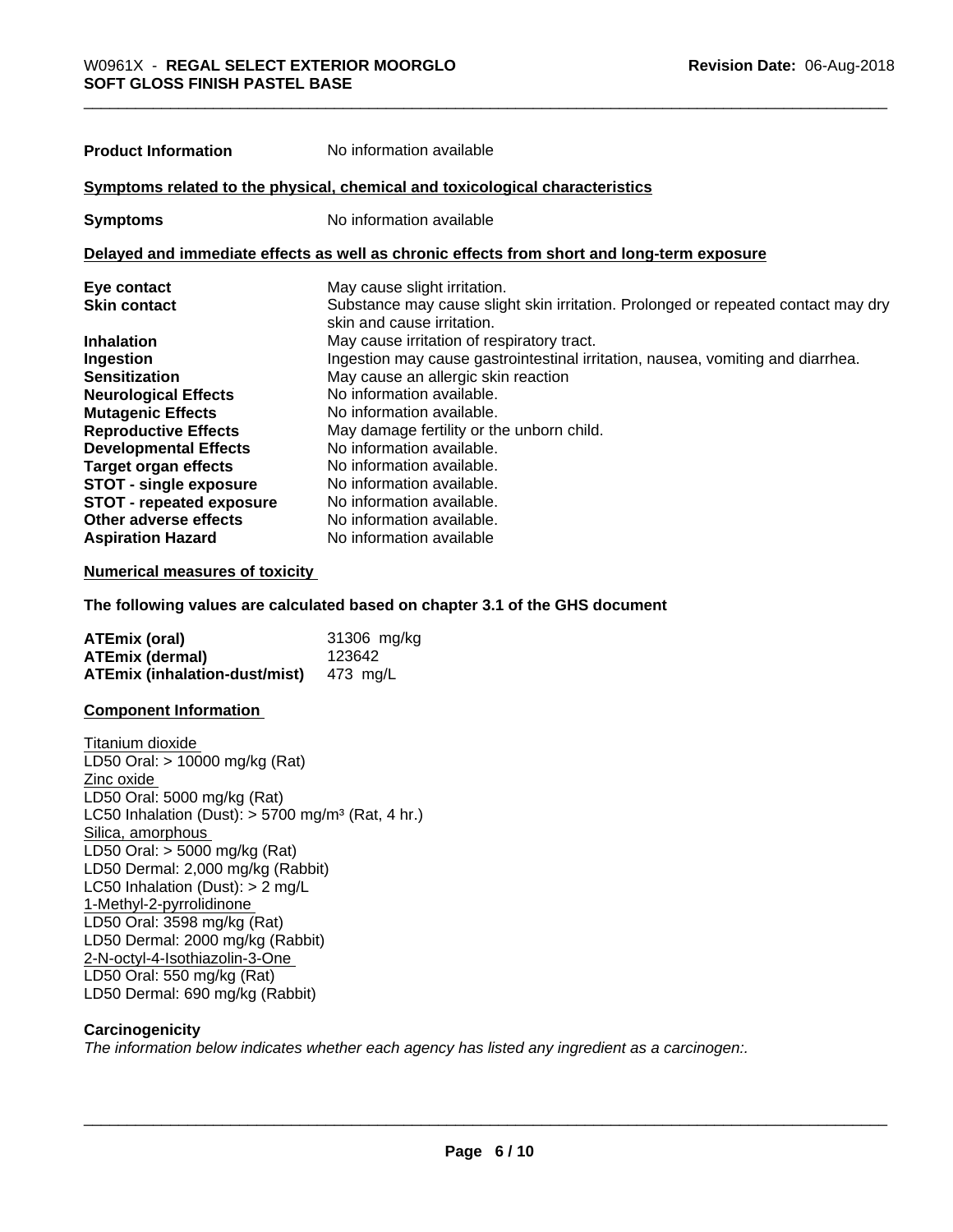## \_\_\_\_\_\_\_\_\_\_\_\_\_\_\_\_\_\_\_\_\_\_\_\_\_\_\_\_\_\_\_\_\_\_\_\_\_\_\_\_\_\_\_\_\_\_\_\_\_\_\_\_\_\_\_\_\_\_\_\_\_\_\_\_\_\_\_\_\_\_\_\_\_\_\_\_\_\_\_\_\_\_\_\_\_\_\_\_\_\_\_\_\_ W0961X - **REGAL SELECT EXTERIOR MOORGLO SOFT GLOSS FINISH PASTEL BASE**

| <b>Chemical name</b>           | <b>IARC</b>                      | <b>NTP</b> | ∩ເມ∧<br>∪אח |
|--------------------------------|----------------------------------|------------|-------------|
|                                | . .<br>2B<br>: Human<br>Possible |            | Listed      |
| .<br>dioxide<br><b>itanium</b> | Carcinogen                       |            |             |

• Although IARC has classified titanium dioxide as possibly carcinogenic to humans (2B), their summary concludes: "No significant exposure to titanium dioxide is thought to occur during the use of products in which titanium dioxide is bound to other materials, such as paint."

#### **Legend**

IARC - International Agency for Research on Cancer NTP - National Toxicity Program OSHA - Occupational Safety & Health Administration

**12. ECOLOGICAL INFORMATION**

#### **Ecotoxicity Effects**

The environmental impact of this product has not been fully investigated.

#### **Product Information**

## **Acute Toxicity to Fish**

No information available

#### **Acute Toxicity to Aquatic Invertebrates**

No information available

#### **Acute Toxicity to Aquatic Plants**

No information available

#### **Persistence / Degradability**

No information available.

#### **Bioaccumulation**

No information available.

#### **Mobility in Environmental Media**

No information available.

#### **Ozone**

No information available

#### **Component Information**

#### **Acute Toxicity to Fish**

Titanium dioxide  $LC50:$  > 1000 mg/L (Fathead Minnow - 96 hr.)

#### **Acute Toxicity to Aquatic Invertebrates**

No information available

#### **Acute Toxicity to Aquatic Plants**

No information available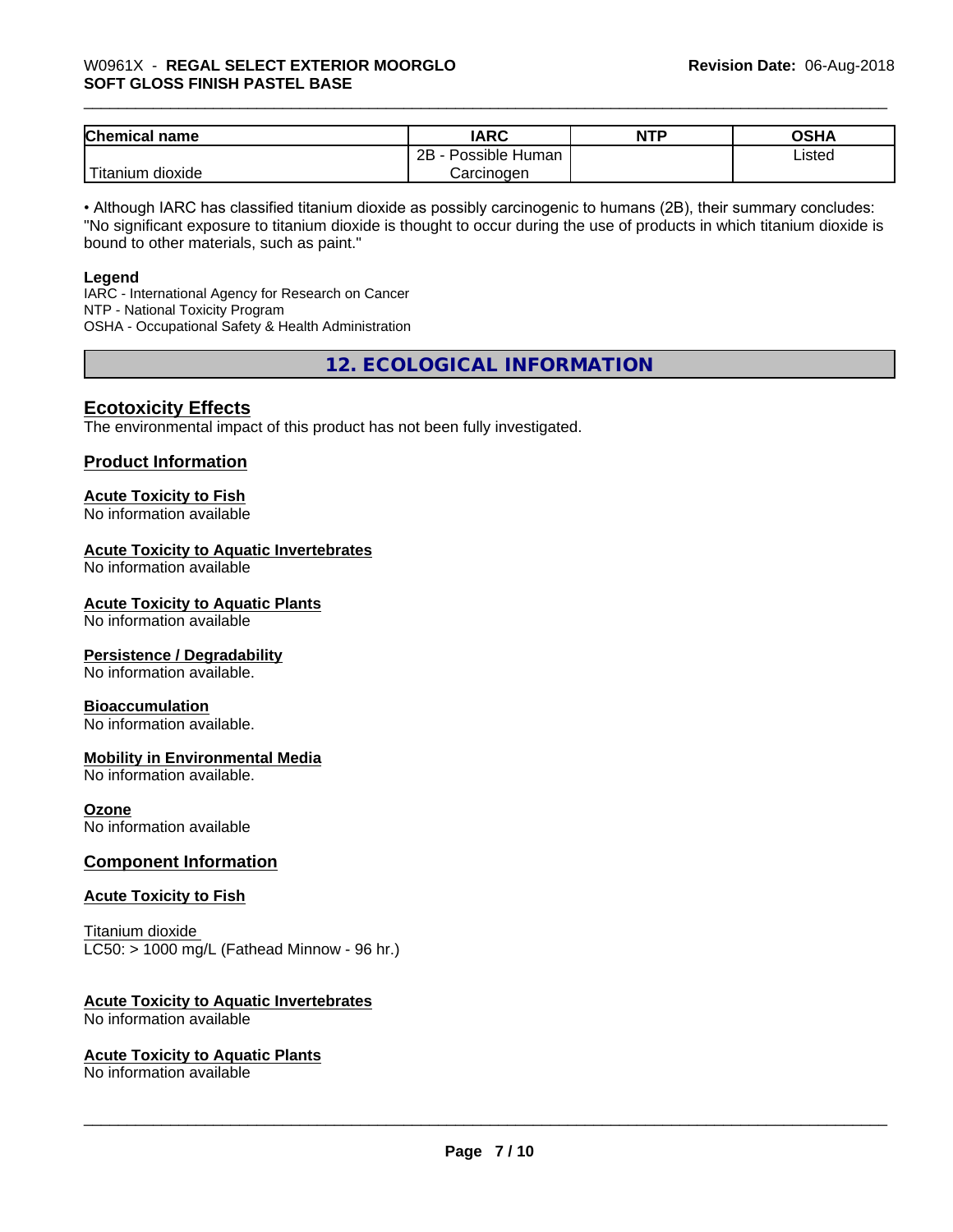|                              | 13. DISPOSAL CONSIDERATIONS                                                                                                                                                                                               |
|------------------------------|---------------------------------------------------------------------------------------------------------------------------------------------------------------------------------------------------------------------------|
| <b>Waste Disposal Method</b> | Dispose of in accordance with federal, state, and local regulations. Local<br>requirements may vary, consult your sanitation department or state-designated<br>environmental protection agency for more disposal options. |
|                              | 14. TRANSPORT INFORMATION                                                                                                                                                                                                 |
| <b>DOT</b>                   | Not regulated                                                                                                                                                                                                             |
| <b>ICAO / IATA</b>           | Not regulated                                                                                                                                                                                                             |
| <b>IMDG / IMO</b>            | Not regulated                                                                                                                                                                                                             |
|                              | <b>15. REGULATORY INFORMATION</b>                                                                                                                                                                                         |

#### **International Inventories**

| <b>TSCA: United States</b> | Yes - All components are listed or exempt. |
|----------------------------|--------------------------------------------|
| <b>DSL: Canada</b>         | Yes - All components are listed or exempt. |

### **Federal Regulations**

| SARA 311/312 hazardous categorization |     |
|---------------------------------------|-----|
| Acute health hazard                   | Yes |
| Chronic Health Hazard                 | Yes |
| Fire hazard                           | No  |
| Sudden release of pressure hazard     | No  |
| Reactive Hazard                       | No  |

#### **SARA 313**

Section 313 of Title III of the Superfund Amendments and Reauthorization Act of 1986 (SARA). This product contains a chemical or chemicals which are subject to the reporting requirements of the Act and Title 40 of the Code of Federal Regulations, Part 372:

| Chemical name | CAS No.   | Weight-% | <b>CERCLA/SARA 313</b>     |
|---------------|-----------|----------|----------------------------|
|               |           |          | (de minimis concentration) |
| Zinc oxide    | 1314-13-2 |          |                            |

**Clean Air Act,Section 112 Hazardous Air Pollutants (HAPs) (see 40 CFR 61)**

This product contains the following HAPs:

*None*

## **US State Regulations**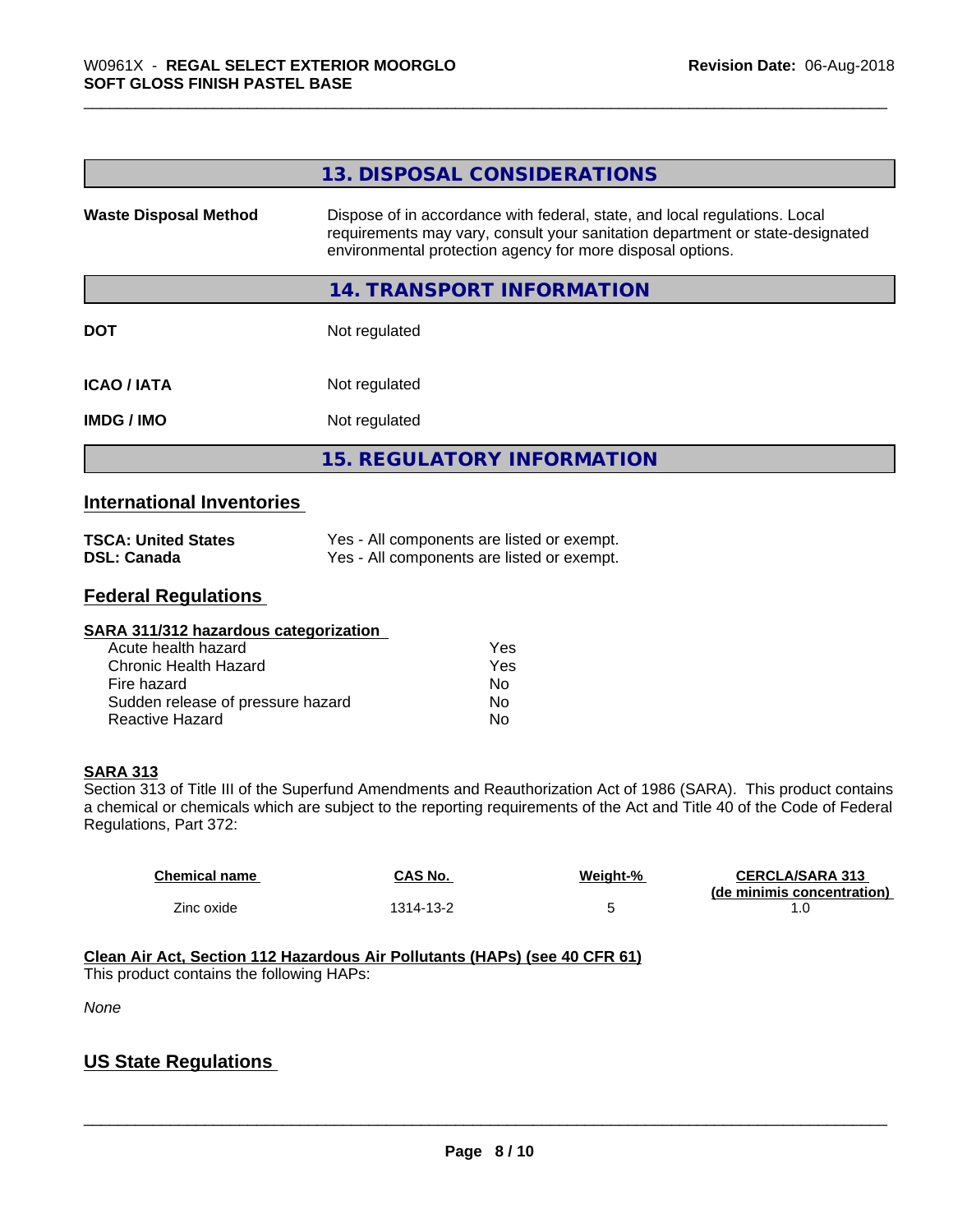#### **California Proposition 65**

## **WARNING:** Cancer and Reproductive Harm– www.P65warnings.ca.gov

#### **State Right-to-Know**

| <b>Chemical name</b>     | <b>Massachusetts</b> | <b>New Jersey</b> | Pennsylvania |
|--------------------------|----------------------|-------------------|--------------|
| Titanium dioxide         |                      |                   |              |
| Zinc oxide               |                      |                   |              |
| Silica, amorphous        |                      |                   |              |
| 1-Methyl-2-pyrrolidinone |                      |                   |              |

#### **Legend**

X - Listed

## **16. OTHER INFORMATION**

**HMIS** - **Health:** 1\* **Flammability:** 0 **Reactivity:** 0 **PPE:** -

#### **HMIS Legend**

- 0 Minimal Hazard
- 1 Slight Hazard
- 2 Moderate Hazard
- 3 Serious Hazard
- 4 Severe Hazard
- \* Chronic Hazard

X - Consult your supervisor or S.O.P. for "Special" handling instructions.

*Note: The PPE rating has intentionally been left blank. Choose appropriate PPE that will protect employees from the hazards the material will present under the actual normal conditions of use.*

*Caution: HMISÒ ratings are based on a 0-4 rating scale, with 0 representing minimal hazards or risks, and 4 representing significant hazards or risks. Although HMISÒ ratings are not required on MSDSs under 29 CFR 1910.1200, the preparer, has chosen to provide them. HMISÒ ratings are to be used only in conjunction with a fully implemented HMISÒ program by workers who have received appropriate HMISÒ training. HMISÒ is a registered trade and service mark of the NPCA. HMISÒ materials may be purchased exclusively from J. J. Keller (800) 327-6868.*

 **WARNING!** If you scrape, sand, or remove old paint, you may release lead dust. LEAD IS TOXIC. EXPOSURE TO LEAD DUST CAN CAUSE SERIOUS ILLNESS, SUCH AS BRAIN DAMAGE, ESPECIALLY IN CHILDREN. PREGNANT WOMEN SHOULD ALSO AVOID EXPOSURE.Wear a NIOSH approved respirator to control lead exposure. Clean up carefully with a HEPA vacuum and a wet mop. Before you start, find out how to protect yourself and your family by contacting the National Lead Information Hotline at 1-800-424-LEAD or log on to www.epa.gov/lead.

| <b>Prepared By</b>      | <b>Product Stewardship Department</b><br>Benjamin Moore & Co.<br>101 Paragon Drive<br>Montvale, NJ 07645<br>800-225-5554 |
|-------------------------|--------------------------------------------------------------------------------------------------------------------------|
| <b>Revision Date:</b>   | 06-Aug-2018                                                                                                              |
| <b>Revision Summary</b> | Not available                                                                                                            |